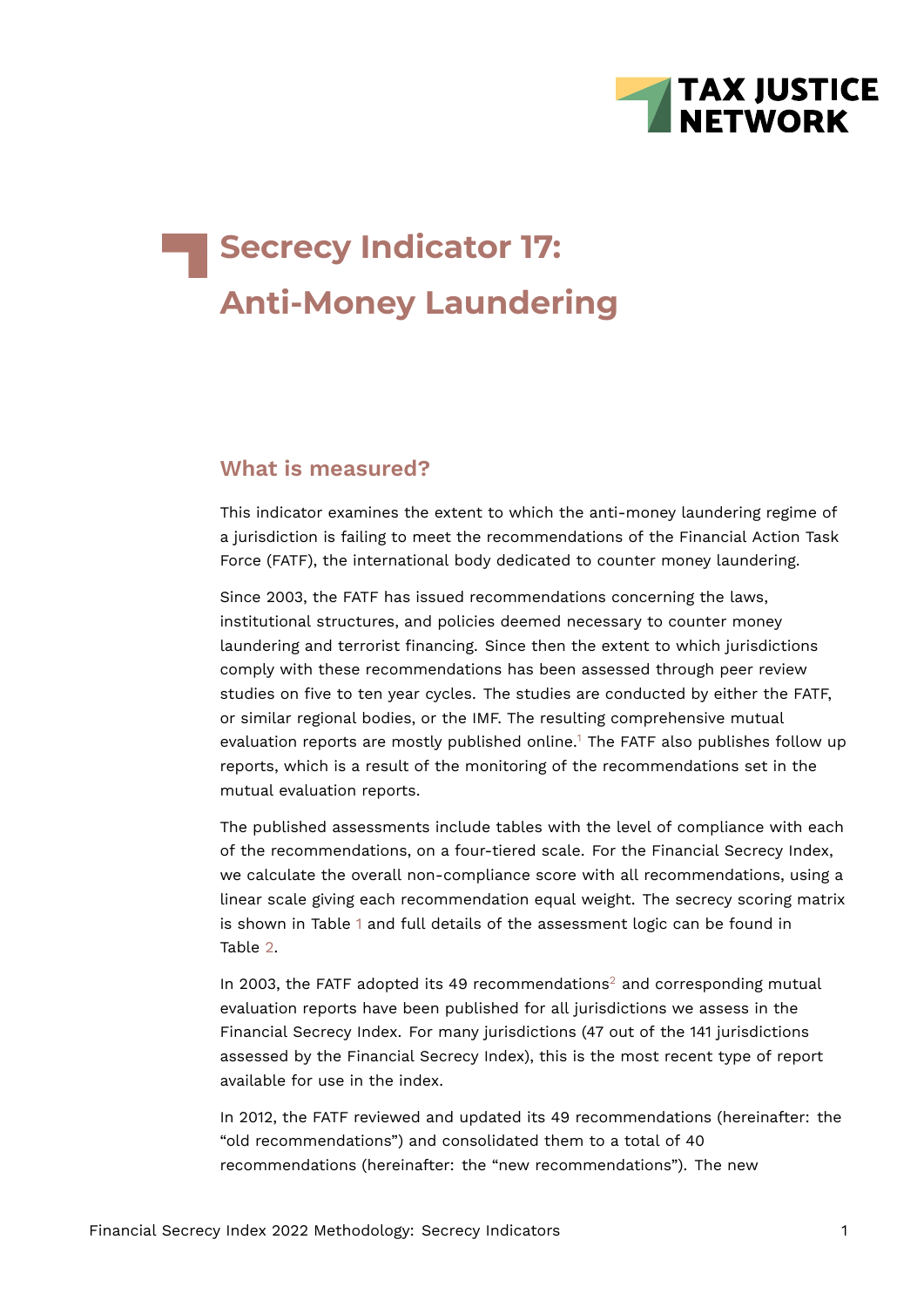| <b>Type of most</b><br>recent full mutual<br>evaluation report | <b>Categories of</b><br>indicators (number<br>of Indicators)                 | <b>Maximum</b><br>total number<br>of indicators | <b>Secrecy Score Assessment</b><br>(Transformation of FATF assessments)<br>$[100$ points = fully secretive]                                                                                                                                                                                            |
|----------------------------------------------------------------|------------------------------------------------------------------------------|-------------------------------------------------|--------------------------------------------------------------------------------------------------------------------------------------------------------------------------------------------------------------------------------------------------------------------------------------------------------|
| <b>FATF 2012, New</b><br>Methodology<br>2013/2017              | <b>FATF</b><br>Recommendations<br>(40), Immediate<br>Outcomes (11)           | 51                                              | 1. Coding of FATF ratings (x) as follows:<br>0=compliant; 1=largely compliant;<br>2=partially-compliant; 3=non-compliant;<br>analogously for levels of effectiveness in<br>immediate outcomes (high, significant,<br>moderate, low).                                                                   |
| FATF 2003, Old<br>Methodology 2004                             | <b>FATF</b><br>recommendations<br>$(40)$ , Special<br>Recommendations<br>(9) | 49                                              | 2. Average overall non-compliance score of all<br>FATF-recommendations and immediate<br>outcomes in percentage, each given an equal<br>weight (100 points = all indicators rated<br>non-compliant or low level of effectiveness; 0<br>points = all indicators rated compliant or highly<br>effective). |

<span id="page-1-0"></span>**Table 1. Secrecy Scoring Matrix: Secrecy Indicator 17**

<span id="page-1-1"></span>methodology (published in 201[3](#page-6-2), and updated in 2017) $3$  for assessing compliance with the FATF 40 recommendations also included guidelines for assessment of the effectiveness of the entire anti-money laundering system of a given jurisdiction. Eleven indicators, so called "Immediate Outcomes", have been devised for measuring effectiveness.

<span id="page-1-2"></span>The compliance assessment process based on the new recommendations and immediate outcomes began in 2013. As of 1 February 2022, 94 out of the 141 Financial Secrecy Index jurisdictions were assessed on this basis.<sup>[4](#page-6-3)</sup> For those jurisdictions, we have adjusted our calculation of this indicator's secrecy score to include the 11 immediate outcome assessments alongside the 40 new recommendations.

FATF's assessment methodology for both old and new recommendations rates compliance with every recommendation on a four-tiered scale, from "compliant" to "largely compliant" to "partially compliant" to "non-compliant". Analogously, the assessment of the immediate outcomes ranges from "high-level of effectiveness" to "substantial level of effectiveness" to "moderate level of effectiveness" to "low level of effectiveness".

For this indicator, we have calculated the overall non-compliance score using a linear scale giving each old recommendation, new recommendation and immediate outcome equal weight. A 100 points secrecy score rating indicates that all recommendations have been rated as "non-compliant" or "low level of effectiveness", whereas a zero rating indicates that the jurisdiction is entirely compliant/highly effective.

The FATF periodically monitors jurisdictions' compliance to the recommendations set in the mutual evaluation reports. The results of the monitoring process are published in follow-up reports, which may inform of changes in jurisdictions' ratings. For jurisdictions assessed according to the new methodology, we have used the most recent rating published on the FATF's consolidated table of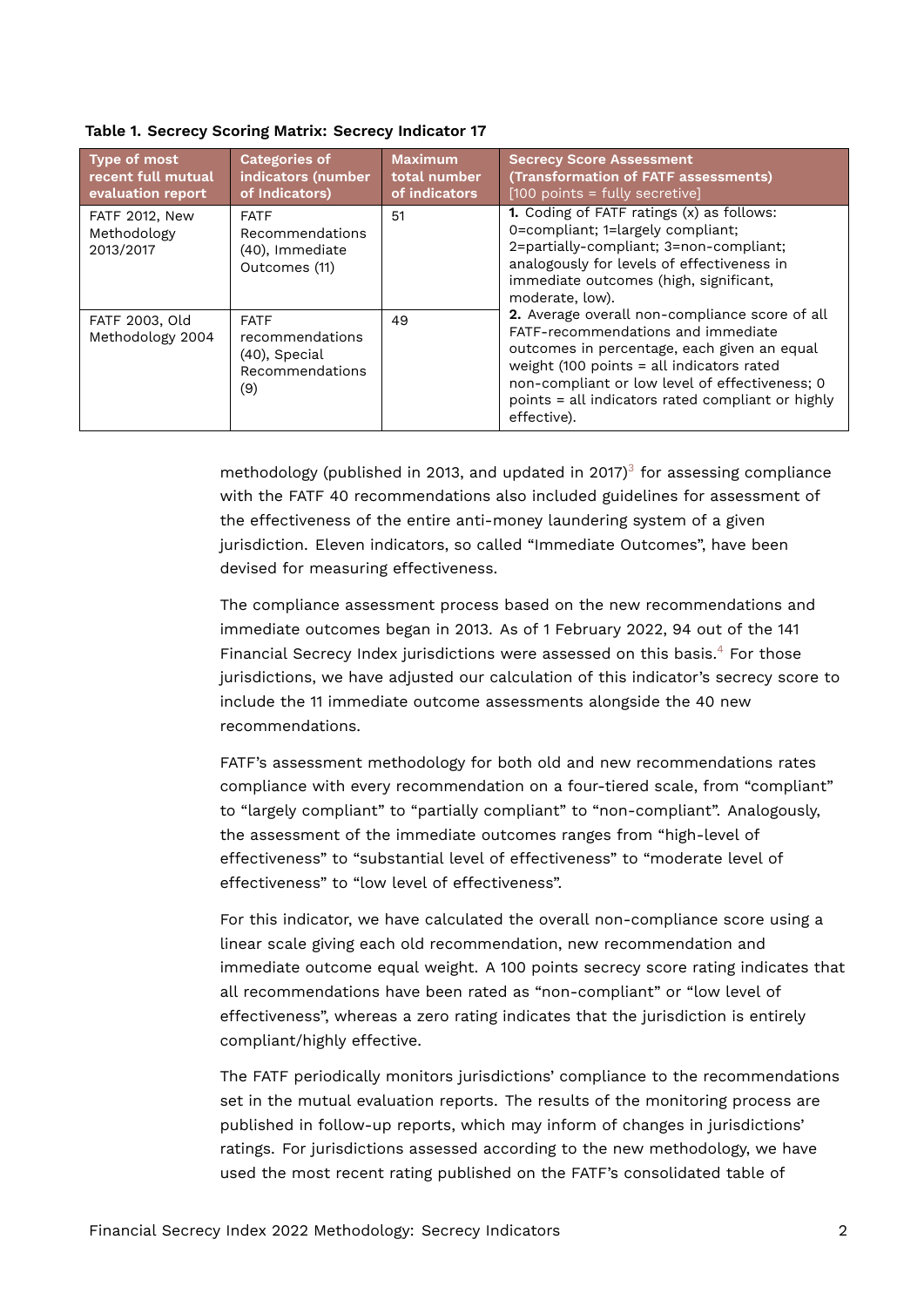<span id="page-2-1"></span><span id="page-2-0"></span>assessment ratings, $5$  be it a mutual evaluation report or a follow-up report. However, for jurisdictions assessed according to the old methodology, we considered only the ratings of the mutual evaluation reports published before 1st February 2022 and we did not take into account any updated ratings that may have appeared in the follow up reports. There are two main reasons for this. **First**, the follow-up reports for these jurisdictions are not fully consistent in their assessment ratings across the various regional bodies of the FATF; in some cases they only contain suggestions for updated ratings and the wording in these instances often leaves room for interpretation. $6$  Moreover, there are cases in which the follow up reports only provide qualitative reviews of the progress made in relation to certain recommendations, but they do not contain updated ratings for specific recommendations.[7](#page-6-6) **Second**, for these jurisdictions, the ratings of the follow-up reports are not available in a consolidated form as in the case of the new methodology ratings<sup>[8](#page-6-7)</sup> and due to time and capacity constraints, we could not collect this data manually for every relevant jurisdiction.

#### <span id="page-2-3"></span><span id="page-2-2"></span>**Why is this important?**

Many of FATF's anti-money laundering recommendations touch upon minimal financial transparency safeguards within the legal and institutional fabric of a jurisdiction. Through low compliance ratios with anti-money laundering recommendations, a jurisdiction knowingly invites domestic money launderers and criminals from around the world to deposit and launder the proceeds of crime (eg. drug trafficking, tax evasion) through their own financial system.

For instance, recommendation ten (equivalent to old recommendation five, with minor changes) sets out minimal standards for identifying customers of financial institutions such as banks and foreign exchange dealers. If this recommendation is rated "partially compliant", as is the case with Switzerland, the resulting secrecy around bank customers increases the risk of money laundering.

<span id="page-2-4"></span>In 2015, Swiss Leaks<sup>[9](#page-6-8)</sup> revealed that HSBC private bank provided services to clients engaged in a spectrum of illegal behaviours. These client relationships were facilitated by various acts of negligence revealed, both before and after the leaks, in two mutual evaluation reports of Switzerland, published in 2005 and 2016. In 2005, the country was rated "partially compliant" on the old recommendation five which relates to customer due diligence. The FATF report specified a long list of deficiencies in customer due diligence procedures, including:

<span id="page-2-5"></span>There is no general obligation on financial intermediaries to identify the purpose and envisaged nature of the business relationship desired by the customer.[10](#page-6-9)

Given that banks had been assessed as not being obliged to enquire about the purpose and nature of a new client requesting for financial services, they could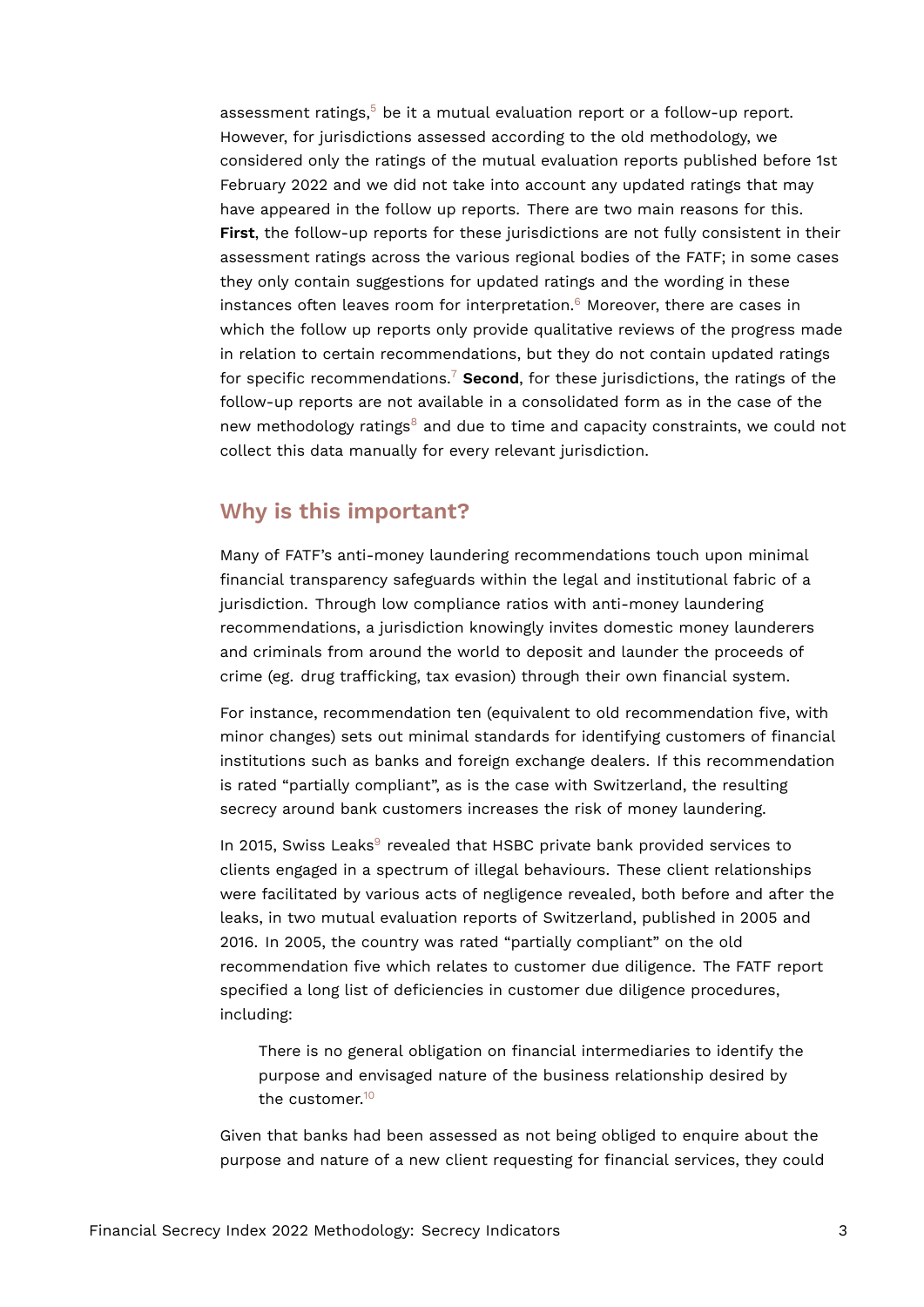ignore important details of a new customers' background, thus enabling the management of accounts with money of illicit origin.

In the latest mutual evaluation of Switzerland in 2016, that same recommendation (now recommendation 10) on customer due diligence was still rated only as "partially compliant". One among many deficiencies identified by the FATF mentions that:

<span id="page-3-0"></span>There is no general and systematic obligation to take reasonable measures to verify the identity of the beneficial owners of customers.<sup>[11](#page-7-0)</sup>

In 2020, the FATF follow-up report identified that some of these gaps had been addressed. However, given that the revision of the law on anti-money laundering was still in progress, Switzerland remained as "partially compliant" on recommendation ten.<sup>[12](#page-7-1)</sup>

<span id="page-3-3"></span><span id="page-3-2"></span><span id="page-3-1"></span>In the United States, for example, the rating for recommendation 10 has improved with the 2020 follow up report, shifting from "partially compliant" to "largely compliant". This was a result of new CDD (customer due diligence) requirements for financial institutions, including the ongoing monitoring of customer relationships to identify and report suspicious transactions.<sup>[13](#page-7-2)</sup> However, some gaps remain, such as "the lack of explicit BO [Beneficial Ownership] requirements, mainly in relation to other trust relevant parties for legal arrangements".<sup>[14](#page-7-3)</sup> The Unites States 2020 assessment points to other shortcomings, such as the lack of transparency on beneficial ownership of legal persons and legal arrangements, assessed under recommendations 24 and 25. The FATF concludes that the measures to ensure adequate, accurate and updated information on beneficial ownership are unsatisfactory and do not ensure that information is obtained in a timely manner.<sup>[15](#page-7-4)</sup>

<span id="page-3-4"></span>In our view, a swift and thorough implementation of all FATF recommendations by all jurisdictions is crucial to global financial transparency, in order to prevent the undermining of democracies by organised and financial crime, and to curb tax evasion and illicit financial flows.

While there has been some debate about the merits and costs of the FATF recommendations and the peer review mechanism, the quality of the most recent (4th) round of evaluation reports has increased significantly. In response to criticisms of past evaluation methodologies, including for applying what some described as a mechanistic approach of measuring compliance by checking boxes,<sup>[16](#page-7-5)</sup> the FATF has developed ways for measuring a jurisdiction's overall effectiveness in achieving ultimate goals. The FATF uses eleven so-called "immediate outcome indicators" for that purpose.

<span id="page-3-5"></span>Even though the immediate outcome indicators rely more heavily on subjective criteria than the technical compliance assessments, there is a clear assessment methodology that provides coherent and detailed guidance. Furthermore, the indicators are all backed up by a detailed narrative. Therefore, for those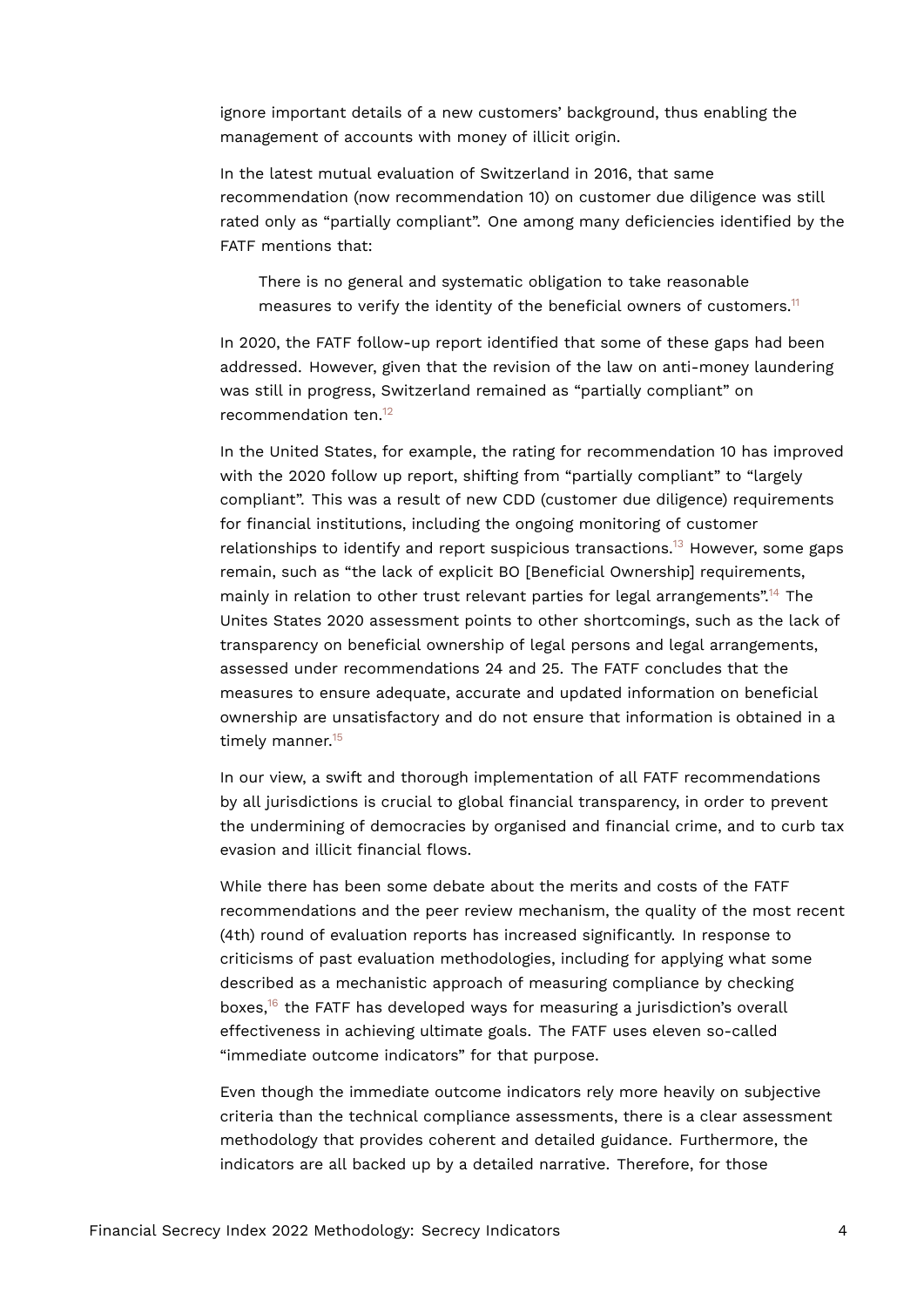jurisdictions that have already undergone the 4th round of FATF evaluation report, these indicators have been included in SI 17 alongside the 40 FATF technical recommendations.

<span id="page-4-0"></span>**All underlying data, including the sources we use for each jurisdiction, can be viewed in the [country profiles](https://fsi.taxjustice.net/country-detail) on the Financial Secrecy Index website.**

**Table 2. Assessment Logic: Secrecy Indicator 17 - Anti-Money Laundering**

| <b>ID</b> | <b>ID description</b>           | <b>Valuation Secrecy Score</b>                                |  |  |  |  |  |
|-----------|---------------------------------|---------------------------------------------------------------|--|--|--|--|--|
| 335       | FATF Performance: Overall Non-  | 1. Coding of ratings (x) as follows: 0: compliant; 1: largely |  |  |  |  |  |
|           | Compliance Score of FATF-       | compliant; 2: partially-compliant; 3: non-compliant;          |  |  |  |  |  |
|           | standards in Percentage (100    | analogously for levels of effectiveness in immediate outcomes |  |  |  |  |  |
|           | points = all indicators rated   | (high, significant, moderate, low).                           |  |  |  |  |  |
|           | non-compliant/low level of      | 2. Define actual number of indicators: i (up to 49 or 51)     |  |  |  |  |  |
|           | effectiveness; $0$ points = all | 3. Define maximum secrecy: i*3                                |  |  |  |  |  |
|           | indicators rated compliant or   | 4. Define minimum secrecy: i*0                                |  |  |  |  |  |
|           | highly effective).              | 5. Calculate yi = $[(x)1+(x)2+(x)]$                           |  |  |  |  |  |
|           |                                 | 6. Overall Non-Compliance Percentage: [yi]*100/(i*3)          |  |  |  |  |  |

### **Results Overview**

#### **Figure 1. Anti-Money Laundering: Secrecy Score Overview**

| AE.             |      |          |       |   |  |  | BB CH CY FIGU IN KY MT PA RO SM UA BN DZ LB NG TZ |  |             |                | AR PY     |           |  |
|-----------------|------|----------|-------|---|--|--|---------------------------------------------------|--|-------------|----------------|-----------|-----------|--|
| AD              |      | AU CA CW | EG GT | M |  |  | KR MS NZ PT SI TW                                 |  |             | AO DM KZ MK SV | ZA        | <b>NA</b> |  |
| MO <sub>1</sub> | AT   |          |       |   |  |  | BS CR EE GR IL KN ME NO PR SG TT VU CM KW MH      |  |             | SK I           | XK        | <b>MV</b> |  |
| GG.             |      |          |       |   |  |  | AS BH CO DO GI IE JP LV NL PL SE TR VI            |  | BZ 10 MC SC |                | <b>WS</b> | LR.       |  |
| GB.             | AL . |          |       |   |  |  | BG CN DK GH ID JE LT MY PK SA TN VG BW            |  |             | HR MA OA VN    |           | <b>KE</b> |  |
| ES.             | AL.  | BE CL    |       |   |  |  | DE FR HU IT LK MX PH RU TH UY                     |  |             | BR GM LU OM VE |           | EC.       |  |
| BM              |      |          |       |   |  |  | AG BD CK CZ FI HK IS LI MU PE RS TC US BO GD LC   |  |             | N <sub>R</sub> | VC.       | AW RW     |  |

| Moderately Secretive < |                    |                    | ∙ Extremely Secretive |
|------------------------|--------------------|--------------------|-----------------------|
| 0 to $<$ 25            | 25 to $<$ 50       | 50 to $<$ 75       | 75 to 100             |
| 4% (5 countries)       | 65% (91 countries) | 26% (36 countries) | 6% (9 countries)      |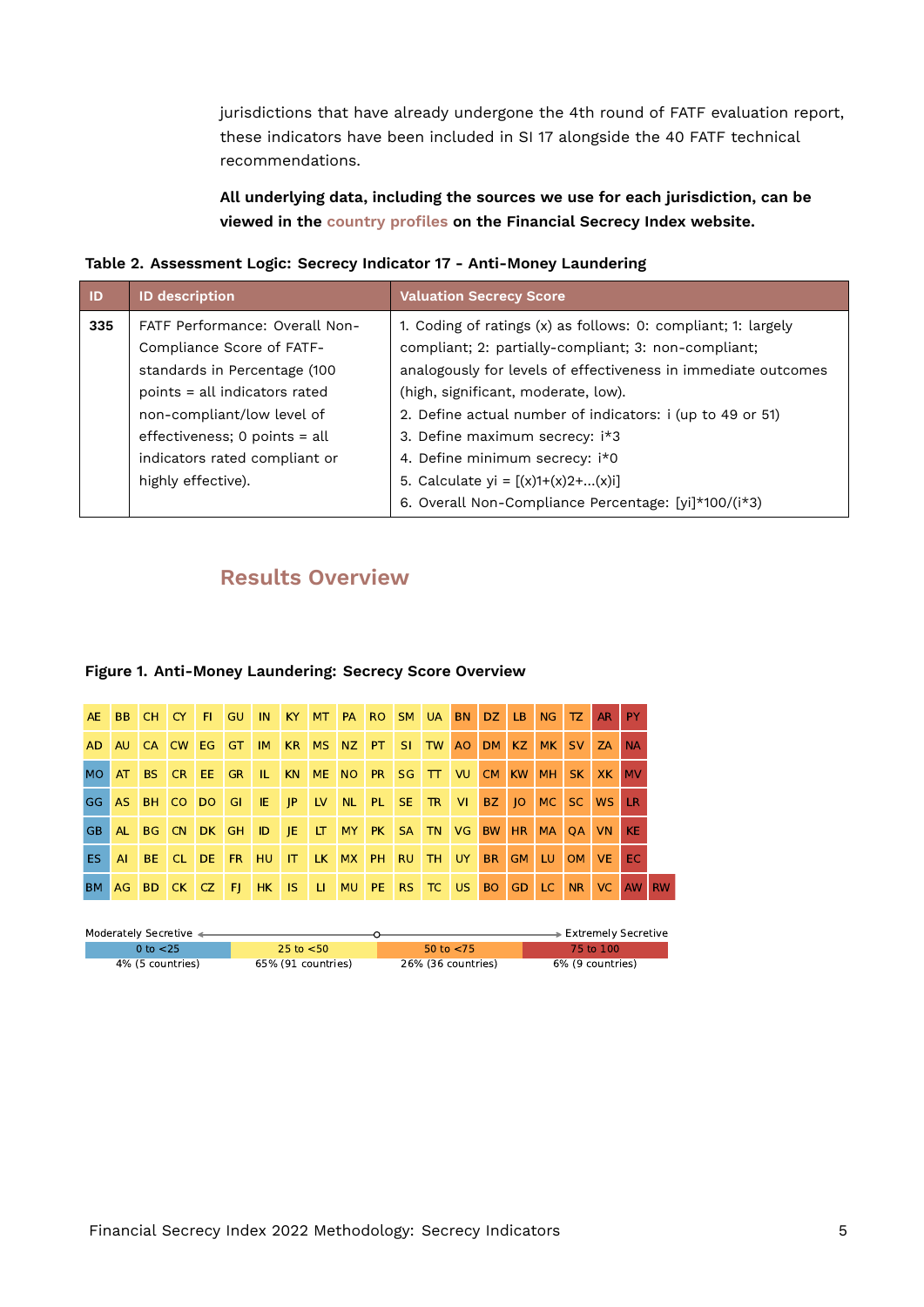| Figure 2. Anti-Money Laundering: Secrecy Scores |  |  |
|-------------------------------------------------|--|--|
|                                                 |  |  |

|          | <b>Secrecy score</b>   |            | <b>ISO2: Country Name</b>   |               | <b>Secrecy score</b> |            | <b>ISO2: Country Name</b>               |
|----------|------------------------|------------|-----------------------------|---------------|----------------------|------------|-----------------------------------------|
| 34       |                        | AD:        | Andorra                     | 73            |                      | KW:        | Kuwait                                  |
| 37       |                        | AE:        | <b>United Arab Emirates</b> | 29            |                      | KY:        | Cayman Islands                          |
| 39       |                        | AG.        | Antigua and Barbuda         | 69            |                      | KZ:        | Kazakhstan                              |
| 39       |                        | AI:        | Anguilla                    | 55            |                      | LB:        | Lebanon                                 |
| 42       |                        | AL:        | Albania                     | 69            |                      | LC:        | St. Lucia                               |
| 68       |                        | AO:        | Angola                      | 49            |                      | LI:        | Liechtenstein                           |
| 77       |                        | AR:        | Argentina                   | 47            |                      | LK:        | Sri Lanka                               |
| 36       |                        | AS:        | American Samoa              | 86            |                      | LR:        | Liberia                                 |
| 31       |                        | AT:        | Austria                     | 39            |                      | LT:        | Lithuania                               |
| 38       |                        | AU:        | Australia                   | 65            |                      | LU:        | Luxembourg                              |
| 77       |                        | AW:        | Aruba                       | 37            |                      | LV:        | Latvia                                  |
| 46       |                        | BB:        | <b>Barbados</b>             | 51            |                      | MA:        | Morocco                                 |
| 38       |                        | BD:        | Bangladesh                  | 52            |                      | MC:        | Monaco                                  |
| 26       |                        | BE:        | Belgium                     | 45            |                      | ME:        | Montenegro                              |
| 35<br>37 |                        | BG:        | <b>Bulgaria</b><br>Bahrain  | 55            |                      | MH.        | Marshall Islands                        |
| 18       |                        | BH:<br>BM: | Bermuda                     | 65            |                      | MK.        | North Macedonia                         |
| 72       |                        | BN:        | <b>Brunei</b>               | 24            |                      |            | MO: Macao                               |
| 74       |                        | BO:        | Bolivia                     | 47            |                      | MS:        | Montserrat                              |
| 52       |                        | BR:        | Brazil                      | 33            |                      | MT:        | Malta                                   |
| 34       |                        | BS:        | Bahamas                     | 32            |                      | MU:        | Mauritius                               |
| 52       |                        | BW:        | Botswana                    | 91            |                      | MV:        | Maldives                                |
| 69       |                        | BZ:        | <b>Belize</b>               | 42            |                      | MX:        | Mexico                                  |
| 35       |                        | CA:        | Canada                      | 26            |                      | MY:        | Malaysia                                |
| 35       |                        | CH:        | Switzerland                 | 80            |                      | NA:        | Namibia                                 |
| 37       |                        | CK:        | Cook Islands                | 56            |                      | NG:        | Nigeria                                 |
| 38       |                        | CL:        | Chile                       | 44            |                      | NL:        | Netherlands                             |
| 73       |                        |            | CM: Cameroon                | 28            |                      | NO:        | Norway                                  |
| 45       |                        | CN:        | China                       | 57            |                      | NR:        | Nauru                                   |
| 39       |                        | CO:        | Colombia                    | 38            |                      | NZ:        | New Zealand                             |
| 35       |                        | CR:        | Costa Rica                  | 52            |                      | OM:        | Oman                                    |
| 47       |                        |            | CW: Curacao                 | 33            |                      | PA:        | Panama                                  |
| 31       |                        | CY:        | Cyprus                      | 32            |                      | PE:        | Peru                                    |
| 38       |                        | CZ:        | Czechia                     | 42            |                      | PH:        | Philippines                             |
| 47       |                        | DE:        | Germany                     | 46            |                      | PK:        | Pakistan                                |
| 37       |                        | DK:        | Denmark                     | 49            |                      | PL:        | Poland                                  |
| 74       |                        |            | DM: Dominica                | 36            |                      | PR:        | Puerto Rico                             |
| 35       |                        | DO:        | Dominican Republic          | 33            |                      | PT:        | Portugal                                |
| 71       |                        | DZ:        | Algeria                     | 83            |                      | PY:        | Paraguay                                |
| 78       |                        | EC:        | Ecuador                     | 67            |                      | QA:        | Qatar                                   |
| 38       |                        | EE:        | Estonia                     | 49            |                      | RO:        | Romania                                 |
| 38       |                        | EG:        | Egypt                       | 40            |                      | RS:        | Serbia                                  |
| 16       |                        | ES:        | Spain                       | 34            |                      | RU.        | Russia                                  |
| 37       |                        | FI:        | Finland                     | 79            |                      | RW:        | Rwanda                                  |
| 39       |                        | FJ:        | Fiii                        | 30<br>54      |                      | SA:        | Saudi Arabia                            |
| 35       |                        | FR:        | France                      |               |                      | SC:        | Seychelles                              |
| 19       |                        | GB:        | United Kingdom              | 29<br>27      |                      | SE:        | Sweden                                  |
| 71       |                        | GD:        | Grenada                     | 35            |                      | SG:        | Singapore                               |
| 18       |                        | GG:        | Guernsey                    | 50            |                      | SI:<br>SK: | Slovenia<br>Slovakia                    |
| 39       |                        | GH:        | Ghana                       |               |                      |            |                                         |
| 28       |                        | GI:        | Gibraltar                   | 28<br>50      |                      | SM:<br>SV: | San Marino                              |
| 69       |                        |            | GM: Gambia                  | 44            |                      | TC:        | El Salvador<br>Turks and Caicos Islands |
| 29       |                        |            | GR: Greece                  | 44            |                      | TH.        | Thailand                                |
| 33       |                        | GT:        | Guatemala                   | 41            |                      | TN:        | Tunisia                                 |
| 36       |                        | GU:        | Guam                        | 41            |                      | TR:        | Turkey                                  |
| 32       |                        | HK:        | Hong Kong                   | 30            |                      | TT:        | Trinidad and Tobago                     |
| 51       |                        | HR:        | Croatia                     | 32            |                      |            | TW: Taiwan                              |
| 42       |                        | HU.        | Hungary                     | 67            |                      | TZ:        | Tanzania                                |
| 38       |                        | ID:        | Indonesia                   | 37            |                      | UA:        | Ukraine                                 |
| 30       |                        | IE:        | Ireland                     | 36            |                      | US:        | <b>United States</b>                    |
| 25       |                        | IL:        | Israel                      | 30            |                      | UY:        | Uruguay                                 |
| 29       |                        | IM:        | Isle of Man                 | 59            |                      | VC:        | St. Vincent and the Grenadines          |
| 47<br>31 |                        | IN:<br>IS: | India                       | 60            |                      | VE:        | Venezuela                               |
| 25       |                        | IT:        | Iceland<br>Italy            | 33            |                      | VG:        | British Virgin Islands                  |
| 26       |                        | JE:        |                             | 36            |                      | VI:        | US Virgin Islands                       |
| 57       |                        | IO:        | Jersey<br>Jordan            | 63            |                      |            | VN: Vietnam                             |
| 44       |                        | JP:        | lapan                       | 37            |                      |            | VU: Vanuatu                             |
| 86       |                        | KE:        | Kenya                       | 54            |                      |            | WS: Samoa                               |
| 48       |                        | KN:        | St. Kitts and Nevis         | 59            |                      | XK:        | Kosovo                                  |
| 34       |                        | KR:        | South Korea                 | 57            |                      | ZA:        | South Africa                            |
|          |                        |            |                             |               |                      |            |                                         |
|          |                        |            |                             | Secrecy Score |                      |            |                                         |
|          | Moderately Secretive < |            |                             | o             |                      |            | $\Rightarrow$ Extremely Secretive       |
|          | $0$ to $<$ 25          |            | $25$ to $< 50$              |               | 50 to $<$ 75         |            | 75 to 100                               |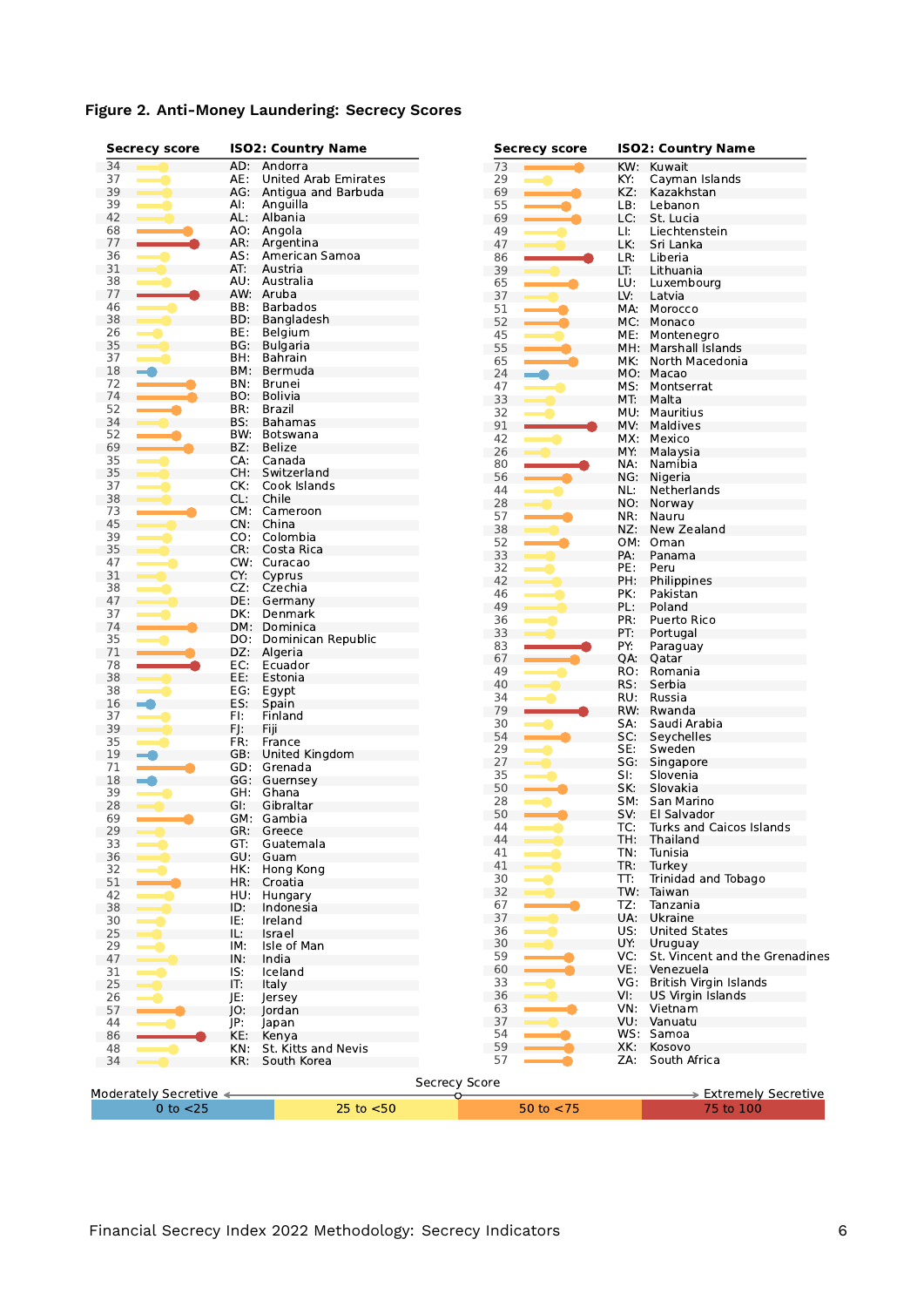<span id="page-6-14"></span>

- <span id="page-6-0"></span>[1.](#page-0-0) Financial Action Task Force (FATF). *Mutual Evaluations*. 2022. URL: [https://www.fatf- gafi.org/publications/mutualevaluations/?hf=10&b=0&s=desc\(fatf\\_releasedate\)](https://www.fatf-gafi.org/publications/mutualevaluations/?hf=10&b=0&s=desc(fatf_releasedate)) (visited on 04/05/2022).
- <span id="page-6-11"></span><span id="page-6-1"></span>[2.](#page-0-1) The (old) 2003 recommendations can be downloaded at.<sup>[17](#page-7-6)</sup> The 2003 recommendations include 40 recommendations and 9 special recommendations on terrorist financing, and are referred to jointly as the FATF Recommendations. For the methodology on assessing compliance with the FATF Recommendations see.[18](#page-7-7)
- <span id="page-6-12"></span><span id="page-6-2"></span>[3.](#page-1-1) Financial Action Task Force (FATF). *Methodology For Assessing Technical Compliance With The FATF Recommendations And The Effectiveness Of AML/CFT Systems*. 2017. URL: [www.fatf- gafi.org/media/](www.fatf-gafi.org/media/fatf/documents/methodology/FATF%20Methodology-March%202017-Final.pdf) [fatf/documents/methodology/FATF%20Methodology-March%202017-Final.pdf](www.fatf-gafi.org/media/fatf/documents/methodology/FATF%20Methodology-March%202017-Final.pdf) (visited on 12/04/2022).
- <span id="page-6-10"></span><span id="page-6-3"></span>[4.](#page-1-2) Financial Action Task Force. *FATF Consolidated Table of Assessment Ratings*. 2022. URL: [https://www.](https://www.fatf-gafi.org/publications/mutualevaluations/documents/assessment-ratings.html) [fatf - gafi . org / publications / mutualevaluations / documents / assessment - ratings . html](https://www.fatf-gafi.org/publications/mutualevaluations/documents/assessment-ratings.html) (visited on 23/02/2022).
- <span id="page-6-4"></span>[5.](#page-2-0) Financial Action Task Force, *[FATF Consolidated Table of Assessment Ratings](#page-6-10)*.
- <span id="page-6-13"></span><span id="page-6-5"></span>[6.](#page-2-1) For example, in the 2015 follow-up report of Belize, with regards to Recommendation 1, the report states that "While the implementation deficiency is still outstanding, measures have been put in place to address it. The level of compliance is comparable to an LC".<sup>[19](#page-7-8)</sup> Therefore, it remains unclear if this is an actual re-rating or a preliminary suggestion.
- <span id="page-6-6"></span>[7.](#page-2-2) Middle East and North Africa Financial Action Task Force. *7th Follow-Up Report for Algeria Anti-Money Laundering and Combating the Financing of Terrorism*. 2016. URL: [https://www.menafatf.org/sites/](https://www.menafatf.org/sites/default/files/Algeria_Exit_FUR_EN.pdf) [default/files/Algeria\\_Exit\\_FUR\\_EN.pdf](https://www.menafatf.org/sites/default/files/Algeria_Exit_FUR_EN.pdf) (visited on 10/05/2022); Intergovernmental Action Group Against Money Laundering in West Africa. *8th Mutual Evaluation Follow-Up Report , The Gambia*. 2014. URL: [https://www.giaba.org/media/f/847\\_8th%20FUR%20The%20Gambia%20-%20English.pdf](https://www.giaba.org/media/f/847_8th%20FUR%20The%20Gambia%20-%20English.pdf) (visited on 10/05/2022).
- <span id="page-6-7"></span>[8.](#page-2-3) Financial Action Task Force, *[FATF Consolidated Table of Assessment Ratings](#page-6-10)*.
- <span id="page-6-8"></span>[9.](#page-2-4) ICIJ. *Swiss Leaks: Murky Cash Sheltered by Bank Secrecy*. 2018. URL: <https://www.icij.org/investigations/swiss-leaks/> (visited on 03/05/2022).
- <span id="page-6-9"></span>[10.](#page-2-5) FATF-GAFI. *Mutual Evaluation Report on Anti-Money Laundering and Combating the Financing of Terrorism. Switzerland*. 2005. URL: [http : / / www . fatf -](http://www.fatf-gafi.org/media/fatf/documents/reports/mer/mer%20switzerland%20resume%20english.pdf)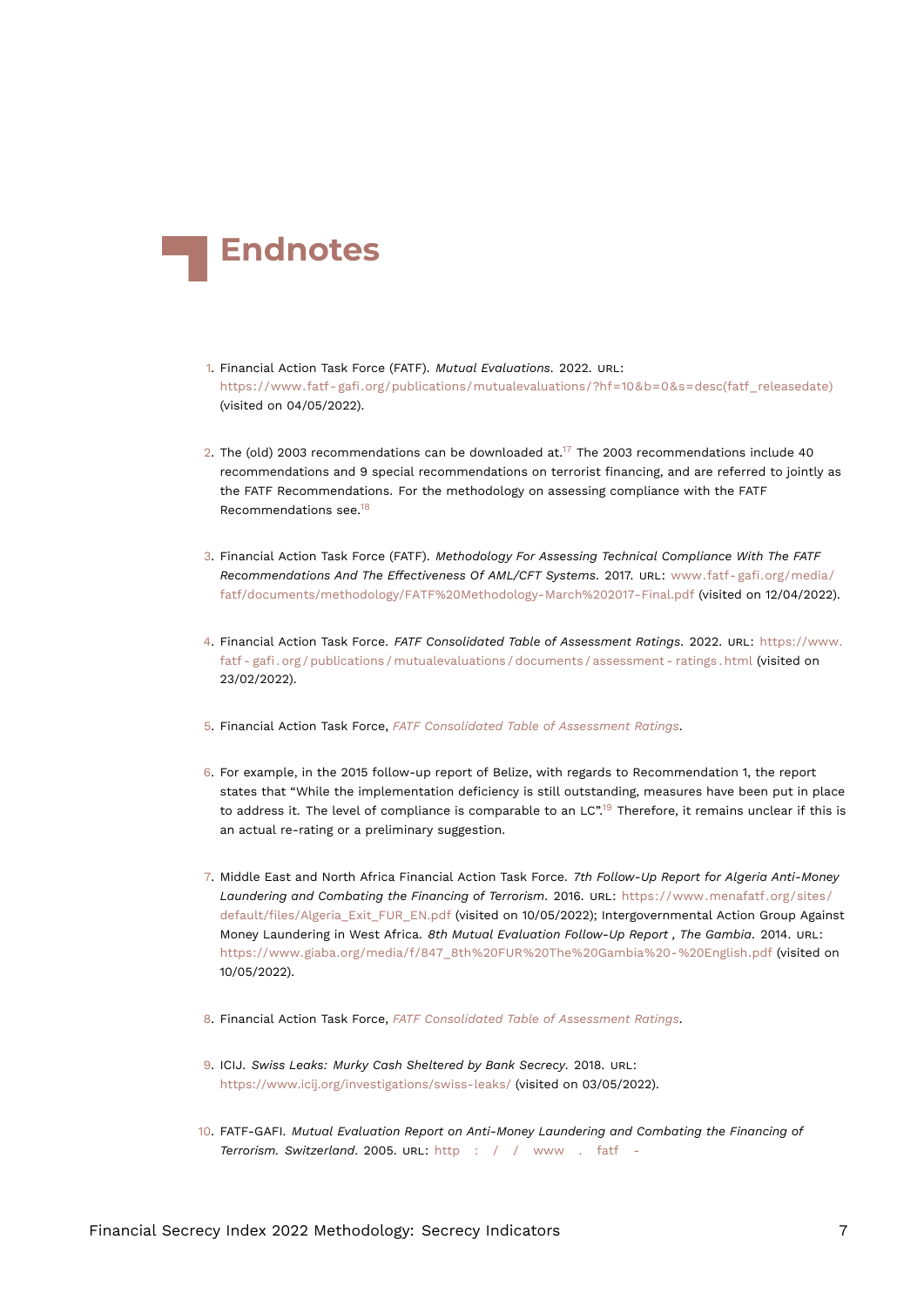<span id="page-7-10"></span>[gafi.org/media/fatf/documents/reports/mer/mer%20switzerland%20resume%20english.pdf](http://www.fatf-gafi.org/media/fatf/documents/reports/mer/mer%20switzerland%20resume%20english.pdf) (visited on 10/05/2022).

- <span id="page-7-0"></span>[11.](#page-3-0) Financial Action Task Force. *Anti-Money Laundering and Counter-Terrorist Financing Measures, Switzerland, Fourth Round Mutual Evaluation Report*. Paris, Dec. 2016. URL: [http : / / www . fatf - gafi . org / media / fatf / content / images / mer - switzerland - 2016 . pdf](http://www.fatf-gafi.org/media/fatf/content/images/mer-switzerland-2016.pdf) (visited on 03/05/2022).
- <span id="page-7-1"></span>[12.](#page-3-1) Financial Action Task Force (FATF). *Anti-Money Laundering and Counter-Terrorist Financing Measures, Switzerland 3rd Enhanced Follow-up Report & Technical Compliance Re-Rating*. 2020. URL: [https : / /](https://www.fatf-gafi.org/media/fatf/documents/reports/fur/Follow-Up-Report-Switzerland-2020.pdf) [www.fatf-gafi.org/media/fatf/documents/reports/fur/Follow-Up-Report-Switzerland-2020.pdf](https://www.fatf-gafi.org/media/fatf/documents/reports/fur/Follow-Up-Report-Switzerland-2020.pdf) (visited on 20/04/2022).
- <span id="page-7-9"></span><span id="page-7-2"></span>[13.](#page-3-2) FATF-GAFI. *United States' Progress in Strengthening Measures to Tackle Money Laundering and Terrorist Financing*. 2020. URL: [https://www.fatf- gafi.org/publications/mutualevaluations/documents/fur](https://www.fatf-gafi.org/publications/mutualevaluations/documents/fur-united-states-2020.html)[united-states-2020.html](https://www.fatf-gafi.org/publications/mutualevaluations/documents/fur-united-states-2020.html) (visited on 03/05/2022).
- <span id="page-7-3"></span>[14.](#page-3-3) FATF-GAFI, *[United States' Progress in Strengthening Measures to Tackle Money Laundering and Terrorist](#page-7-9) [Financing](#page-7-9)*, p.3, square brackets added.
- <span id="page-7-4"></span>[15.](#page-3-4) FATF. *Anti-Money Laundering and Counter-Terrorist Financing Measures. United States Mutual Evaluation Report*. FATF, 2016. URL: <http://www.fatf-gafi.org/media/fatf/documents/reports/mer4/MER-United-States-2016.pdf> (visited on 03/05/2022).
- <span id="page-7-5"></span>[16.](#page-3-5) Michael Levi et al. 'Global Surveillance of Dirty Money: Assessing Assessments of Regimes to Control Money-Laundering and Combat the Financing of Terrorism' (2014). URL: [http://orca.cf.ac.uk/88168/1/](http://orca.cf.ac.uk/88168/1/Report_Global%20Surveillance%20of%20Dirty%20Money%201.30.2014.pdf) [Report\\_Global%20Surveillance%20of%20Dirty%20Money%201.30.2014.pdf](http://orca.cf.ac.uk/88168/1/Report_Global%20Surveillance%20of%20Dirty%20Money%201.30.2014.pdf) (visited on 03/05/2022).
- <span id="page-7-6"></span>[17.](#page-6-11) Financial Action Task Force. *Financial Action Task Force on Money Laundering. The Forty Recommendations.* June 2003. URL: [http : / / www . fatf](http://www.fatf-gafi.org/media/fatf/documents/recommendations/pdfs/FATF%20Recommendations%202003.pdf)  [gafi.org/media/fatf/documents/recommendations/pdfs/FATF%20Recommendations%202003.pdf](http://www.fatf-gafi.org/media/fatf/documents/recommendations/pdfs/FATF%20Recommendations%202003.pdf) (visited on 12/04/2022).
- <span id="page-7-7"></span>[18.](#page-6-12) Financial Action Task Force (FATF). *Methodology for Assessing Compliance with the FATF 40 Recommendations and FATF 9 Special Recommendations*. Feb. 2004. URL: <https://www.fatf-gafi.org/media/fatf/documents/reports/methodology.pdf> (visited on 10/04/2022).
- <span id="page-7-8"></span>[19.](#page-6-13) Caribbean Financial Action Task Force (FATF). *Anti-Money Laundering and Counter-Terrorist Financing Measures, Belize, 8th Enhanced Follow-up Report & Technical Compliance Re-Rating*. 2015. URL: [https:](https://www.cfatf-gafic.org/member-countries/belize) [//www.cfatf-gafic.org/member-countries/belize](https://www.cfatf-gafic.org/member-countries/belize) (visited on 11/05/2022), p.8.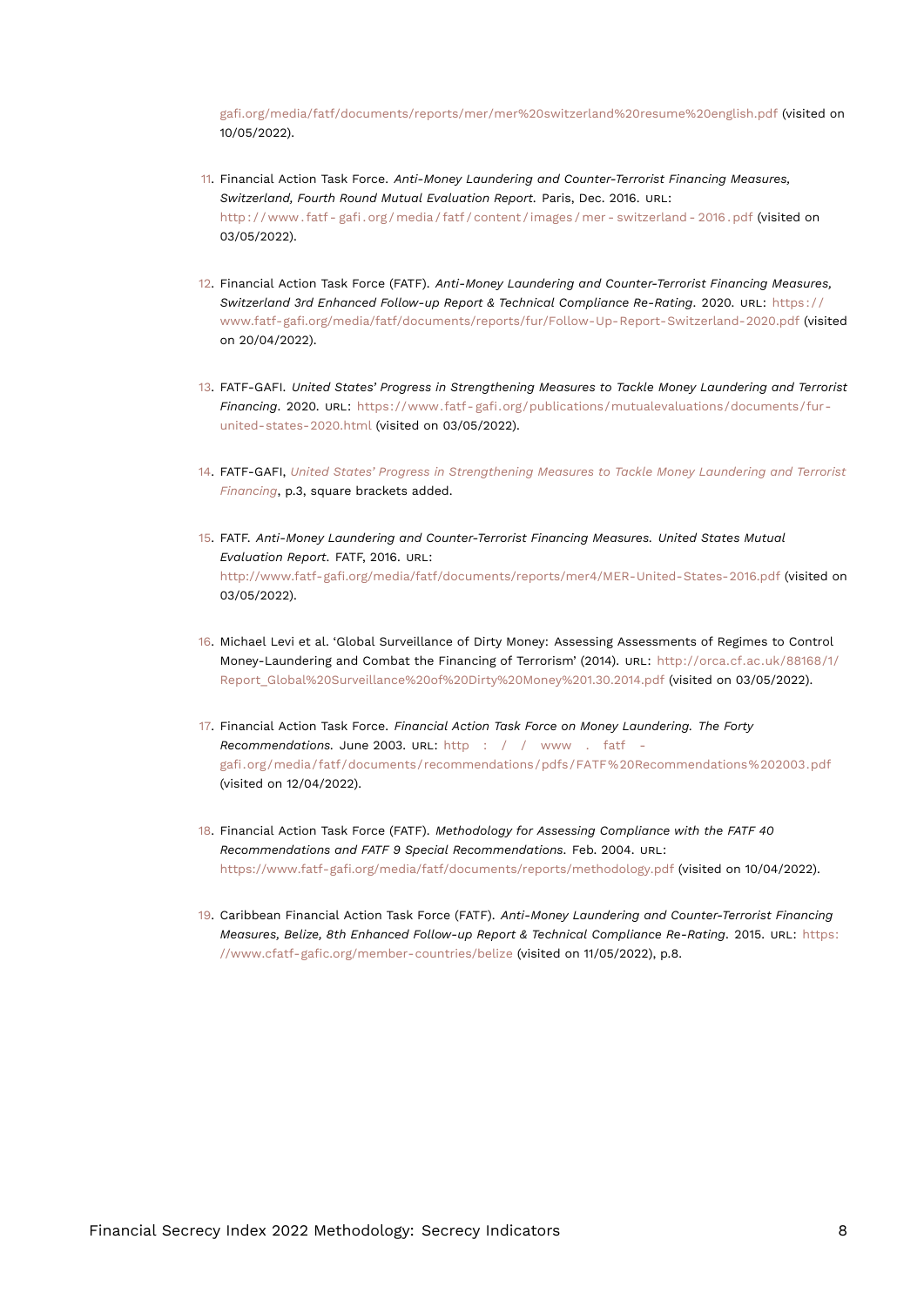## **Bibliography**

- Caribbean Financial Action Task Force (FATF). *Anti-Money Laundering and Counter-Terrorist Financing Measures, Belize, 8th Enhanced Follow-up Report & Technical Compliance Re-Rating*. 2015. URL: <https://www.cfatf-gafic.org/member-countries/belize> (visited on 11/05/2022)
- (cit. on p. [8\)](#page-7-10).
- FATF. *Anti-Money Laundering and Counter-Terrorist Financing Measures. United States Mutual Evaluation Report*. FATF, 2016. URL: [http://www.fatf](http://www.fatf-gafi.org/media/fatf/documents/reports/mer4/MER-United-States-2016.pdf)[gafi.org/media/fatf/documents/reports/mer4/MER-United-States-2016.pdf](http://www.fatf-gafi.org/media/fatf/documents/reports/mer4/MER-United-States-2016.pdf) (visited on 03/05/2022) (cit. on p. [8\)](#page-7-10).
- FATF-GAFI. *Mutual Evaluation Report on Anti-Money Laundering and Combating the Financing of Terrorism. Switzerland*. 2005. URL: [http://www.fatf-gafi.org/media/fatf/documents/reports/mer/mer%](http://www.fatf-gafi.org/media/fatf/documents/reports/mer/mer%20switzerland%20resume%20english.pdf) [20switzerland%20resume%20english.pdf](http://www.fatf-gafi.org/media/fatf/documents/reports/mer/mer%20switzerland%20resume%20english.pdf) (visited on 10/05/2022) (cit. on p. [7](#page-6-14)).
- *United States' Progress in Strengthening Measures to Tackle Money Laundering and Terrorist Financing*. 2020. URL: [https://www.fatf-gafi.org/publications/mutualevaluations/documents/fur](https://www.fatf-gafi.org/publications/mutualevaluations/documents/fur-united-states-2020.html)[united-states-2020.html](https://www.fatf-gafi.org/publications/mutualevaluations/documents/fur-united-states-2020.html) (visited on 03/05/2022) (cit. on p. [8\)](#page-7-10).
- Financial Action Task Force. *Financial Action Task Force on Money Laundering. The Forty Recommendations.* June 2003. URL: [http://www.fatf-gafi.org/media/fatf/](http://www.fatf-gafi.org/media/fatf/documents/recommendations/pdfs/FATF%20Recommendations%202003.pdf) [documents/recommendations/pdfs/FATF%20Recommendations%202003.pdf](http://www.fatf-gafi.org/media/fatf/documents/recommendations/pdfs/FATF%20Recommendations%202003.pdf) (visited on 12/04/2022) (cit. on p. [8\)](#page-7-10).
- *Anti-Money Laundering and Counter-Terrorist Financing Measures, Switzerland, Fourth Round Mutual Evaluation Report*. Paris, Dec. 2016. URL: <http://www.fatf-gafi.org/media/fatf/content/images/mer-switzerland-2016.pdf> (visited on 03/05/2022) (cit. on p. [8\)](#page-7-10).
- *FATF Consolidated Table of Assessment Ratings*. 2022. URL: [https://www.fatf](https://www.fatf-gafi.org/publications/mutualevaluations/documents/assessment-ratings.html)[gafi.org/publications/mutualevaluations/documents/assessment-ratings.html](https://www.fatf-gafi.org/publications/mutualevaluations/documents/assessment-ratings.html) (visited on 23/02/2022) (cit. on p. [7\)](#page-6-14).
- Financial Action Task Force (FATF). *Methodology for Assessing Compliance with the FATF 40 Recommendations and FATF 9 Special Recommendations*. Feb. 2004. URL: <https://www.fatf-gafi.org/media/fatf/documents/reports/methodology.pdf> (visited on 10/04/2022) (cit. on p. [8\)](#page-7-10).